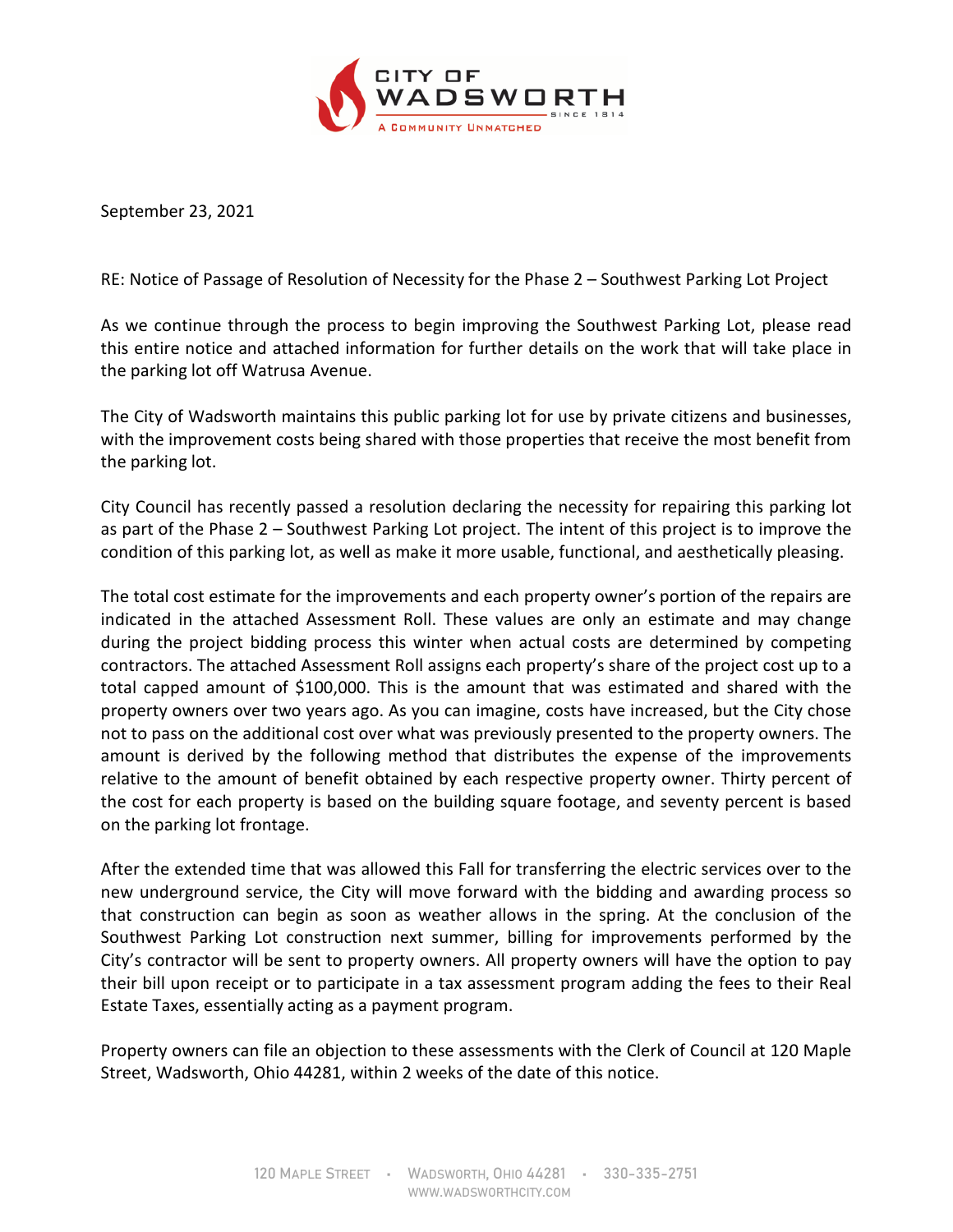

If you have any questions or concerns, or would like more explanation than is in this notice, please call Gina Brescilli, with the Engineering Department at (330) 335-2854. We greatly appreciate your patience cooperation in our efforts to improve the Southwest Parking Lot.

Sincerely,

Gina Brescill.

Gina Brescilli Civil Engineer II

Enclosures: Notice to Property Owners Phase 2 – Southwest Parking Lot Assessment Roll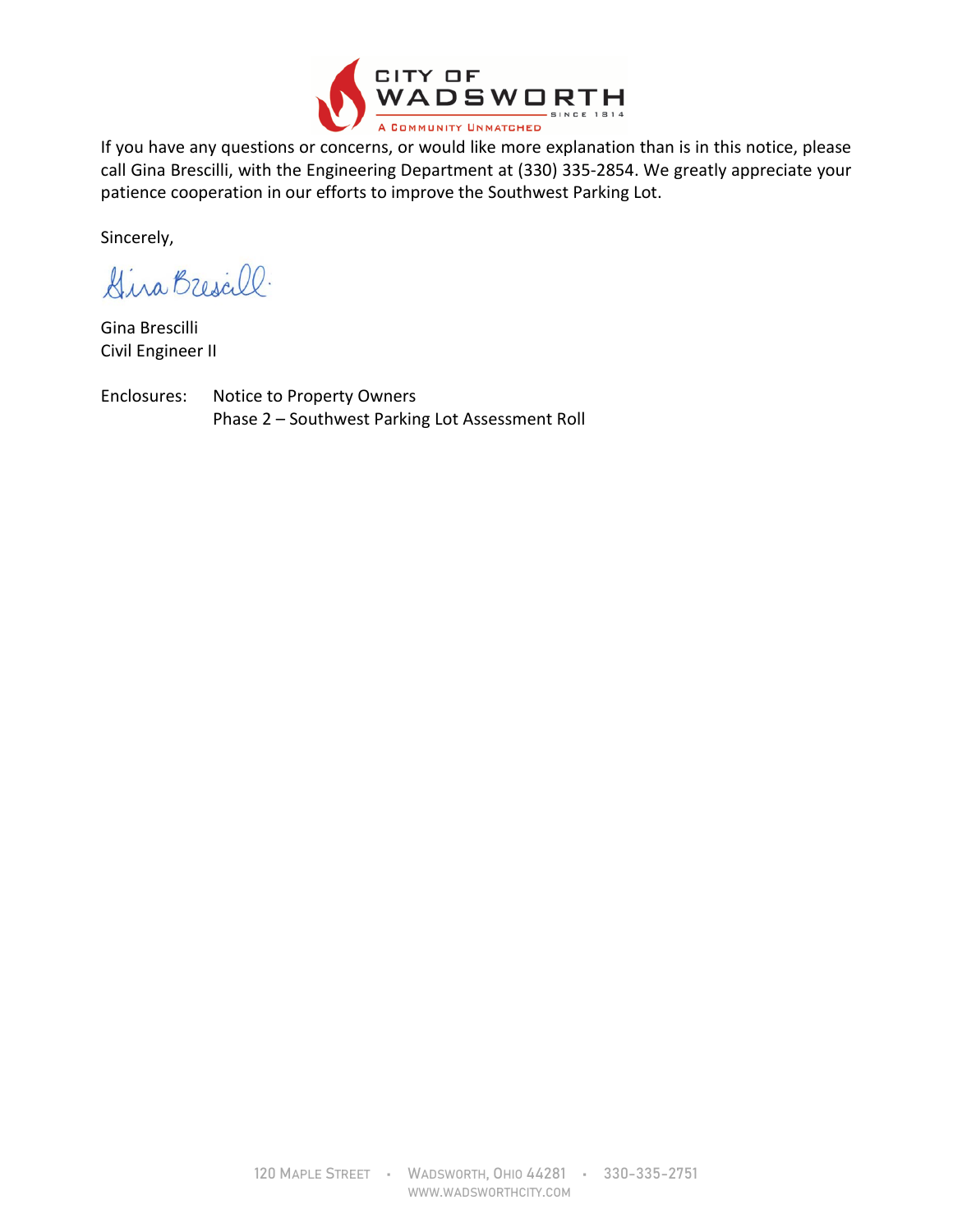

## **NOTICE TO PROPERTY OWNER**

You are hereby notified that on the twenty-first day of September, 2021, the Council of the City of Wadsworth, State of Ohio, duly passed Resolution No. 21-09 of which the following is a copy:

A RESOLUTION DECLARING THE NECESSITY OF IMPROVING THE PHASE 2 - SOUTHWEST PARKING LOT WITH CONCRETE PAVEMENT; INTERLOCKING PAVERS; LANDSCAPING; STORM SEWER; PRIVATE SIDEWALKS, DECKING, STEPS, PARKING AREAS, DRIVEWAYS, PATIOS, ADA ACCESSIBLE RAMPS, DOWNSPOUTS, AND LANDSCAPING; GRADING; SIDEWALK; CURBING; REPAIRS TO THE PHASE 1 - SOUTHWEST PARKING LOT; AND OTHER SURFACE IMPROVEMENTS IN THE CITY OF WADSWORTH AND DECLARING AN **EMERGENCY** 

## BE IT RESOLVED BY THE COUNCIL OF THE CITY OF WADSWORTH, STATE OF OHIO:

Section 1. That it is necessary to improve the Phase 2 – Southwest Parking Lot project with concrete pavement; interlocking pavers; landscaping; storm sewer; private sidewalks, decking, steps, parking areas, driveways, patios, ADA Accessible ramps, downspouts, and landscaping; grading; sidewalk; curbing; repairs to the Phase 1 – Southwest Parking Lot; and other surface improvements in the City of Wadsworth in accordance with plans, specifications and estimates of cost therefore prepared by the City Engineer and now on file in the office of the Clerk of Council. The lots or parcels of land to be assessed for the improvement shall be those listed on the attached Exhibit A.

Section 2. Said assessments shall be levied in proportion to the benefits which may result from the improvements and shall be paid, when levied, in ten (10) annual installments, with no interest on unpaid installments; provided however, that the owner of any property assessed may, at their option pay such assessment in cash within thirty (30) days after passage of this ordinance levying such assessments. The remainder of the cost of said improvements after the application of the assessments herein provided for shall be provided by the issuance of bonds as provided by law or from other funds available and appropriated for such purpose.

Section 3. That the Clerk of this Council is directed to cause a written notice of the passage of this resolution to be served on such property owners as required by law.

Section 4. That the plans, specifications and estimates of cost for said repair, replacement or construction of such sidewalks as heretofore filed are hereby approved.

Section 5. That this resolution is hereby declared to be an emergency measure necessary for the immediate preservation of the public peace, safety and welfare in the City of Wadsworth in order to expedite the improvement of unsafe sidewalk; WHEREFORE, this resolution shall go into immediate effect provided that it receives a two thirds vote of all members of city council. If it receives approval by a majority of the members but less than a twothirds vote, then it shall be effective at the earliest time permitted by law.

Notice is further given that the Director of Public Service and City Engineer have prepared specifications governing the construction or repairs, which are on file with the Clerk of Council and Director of Public Service at City Hall, 120 Maple Street, Wadsworth, Ohio, and are open for public inspection.

BY ORDER OF THE COUNCIL OF THE CITY OF WADSWORTH

Hanner & Guenther